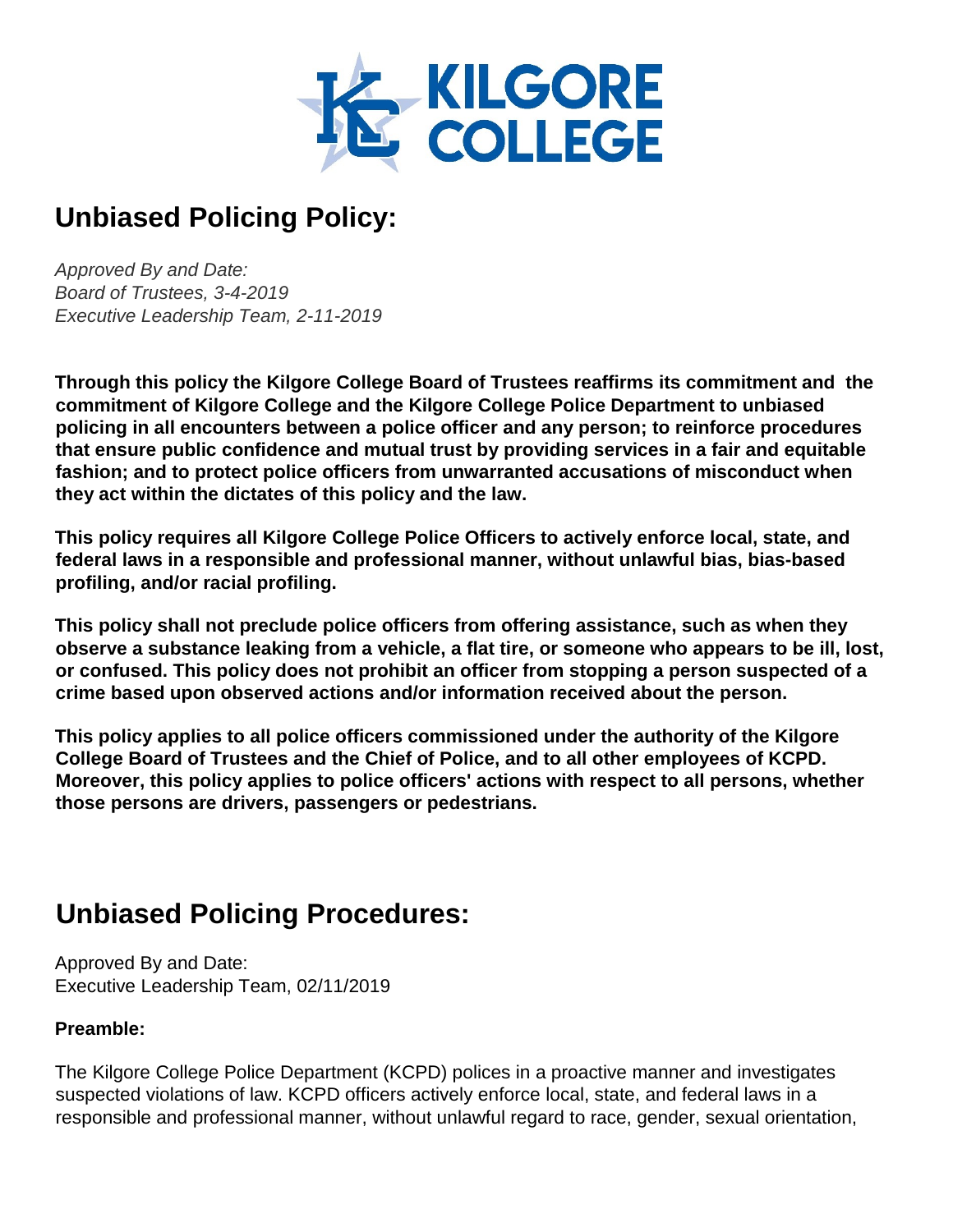ethnicity, or national origin. Moreover, the KCPD strictly prohibits its officers from engaging in biasbased or racial profiling as those terms are defined in this procedure.

Two of the fundamental rights guaranteed by the United States and Texas constitutions are equal protection under the law and freedom from unreasonable searches and seizures by government agents. Accordingly, KCPD officers shall conduct themselves in a dignified and respectful manner at all times when dealing with the public. Finally, bias-based profiling and racial profiling, in particular, are unacceptable policing tactics and are strictly prohibited.

#### **Definitions:**

- A. Bias the selection of an individual based solely on a common trait of a group, including, but not limited to, race, ethnicity, gender, sexual orientation, religion, economic status, age, and/or cultural background.
- B. Bias-Based Profiling- a law enforcement-initiated action, detention or interdiction based solely on a trait common to a group of people, rather than on the individual's behavior and/or information tending to identify the individual as having engaged in criminal activity.
- C. Law Enforcement Agency- means an agency of the state, or of a county, municipality, or other political subdivision of the state, that employs peace officers who make motor vehicle stops in the routine performance of the officers' official duties.
- D. Motor Vehicle Stop means an occasion in which a peace officer stops a motor vehicle for an alleged violation of a law or ordinance.

E. Police Officer - any person licensed by the Texas Commission on Law Enforcement and commissioned as a peace officer under the authority of the Kilgore College Board of Trustees and the Chief of Police who is (1) otherwise qualified, pursuant to Section 51.203 of the Texas Education Code, and (2) defined as a peace officer under Article 2.12 of the Texas Code of Criminal Procedure.

- F. Race or Ethnicity- means of a particular descent, including Alaskan Native or American Indian, Asian or Pacific Islander, Black, Caucasian/White, or Hispanic/Latino.
- G. Racial Profiling a law enforcement-initiated action based solely on an individual's race, ethnicity, and/or national origin, rather than on the individual's behavior and/or information tending to identify the individual as having engaged in criminal activity.
- H. Kilgore College Police Department (KCPD) a dedicated, full-service law enforcement agency authorized by the State of Texas. KCPD is a single state law enforcement agency, as defined and recognized by the Texas Commission on Law Enforcement. The agency head and chief administrator is the Chief of Police.

#### **Prohibition:**

A. The use of bias-based and/or racial profiling by police officers in any law enforcement encounters with persons viewed as suspects and/or potential suspects in criminal activities are strictly prohibited. The encounters to which this prohibition applies include, but are not limited to, motor vehicle stops, field contacts, and asset seizure and forfeiture operations.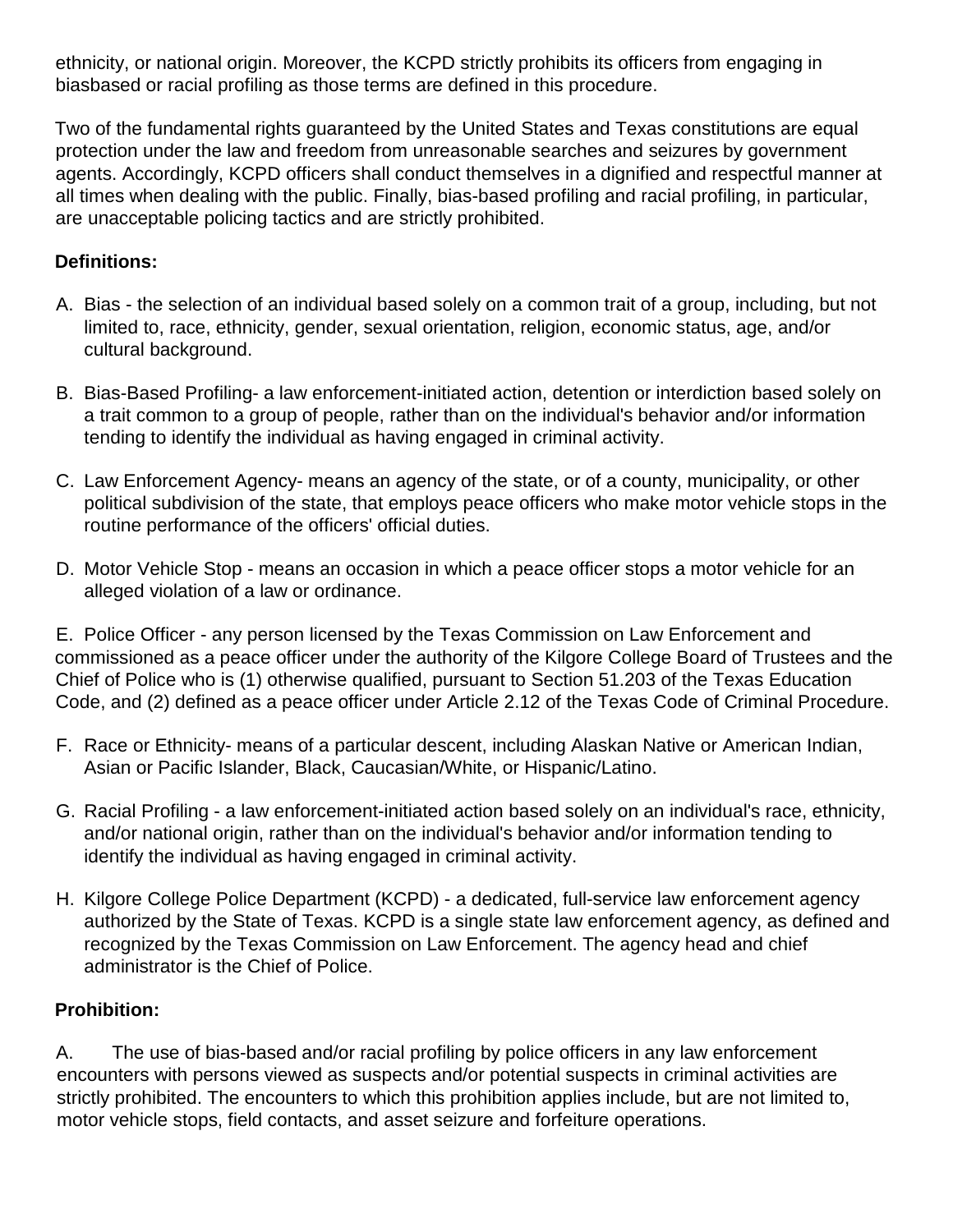B. Detaining a person and inquiring into that person's activities solely because of that person's race, ethnicity, or national origin, or solely because of bias, is prohibited. The prohibition against biasbased profiling and racial profiling does not preclude the KCPD from using race, ethnicity, or national origin as factors in a detention decision. For instance, a suspect's race, ethnicity, or national origin may be legitimate factors in deciding whether to detain the suspect when those factors are used as of a physical description of a specific suspect for whom a police officer is searching.

## **Examples of racial profiling include, but are not limited to, the following:**

1. Citing a driver who is speeding in a stream of traffic where most other drivers are speeding, solely because of the cited driver's race, ethnicity, or national origin.

2. Detaining the driver of a vehicle solely based on the determination that a person of that race, ethnicity, or national origin is unlikely to own or possess that specific make or model of vehicle.

3. Detaining a person solely based on the determination that a person of that race, ethnicity, or national origin does not belong in a specific geographic area or a specific place.

## **Training:**

A. A police officer shall complete the Texas Commission on Law Enforcement (TCOLE) training and education program on racial profiling not later than (1) the second anniversary of the date the officer is licensed under Chapter 1701 of the Texas Occupations Code or (2) the date the officer applies for an intermediate proficiency certificate, whichever is earlier.

B. As needed, the KCPD may schedule and require police officers to attend in-service training on bias-based profiling.

## **Complaint Investigation:**

A. The KCPD shall accept complaints from any person who believes that a KCPD officer has engaged in bias-based profiling or racial profiling. No person shall be discouraged, intimidated, or coerced from filing a complaint, nor discriminated against because he or she files such a complaint.

B. In addition, any KCPD officer or employee who receives an allegation of bias-based profiling or racial profiling shall record the name, address and telephone number of the person who lodges the allegation, and shall (1) forward the complaint to the Chief of Police or his/her designee, or (2) direct the person how to do so. To direct the person on the filing of such a complaint, the officer or employee shall direct the person to the complaint form and describe the process for filing a complaint.

C. All KCPD officers and employees shall report any allegations of bias-based profiling or racial profiling to their respective superiors prior to the end of their shifts.

D. In processing and investigating any complaint alleging that a KCPD officer has engaged in bias-based profiling or racial profiling, KCPD shall follow General Order Policy 2.4 - Internal Investigation Process.

E. At the commencement of the investigation into the complaint, the investigator shall determine whether there is a video and/or audio recording of the event upon which the complaint is based. If a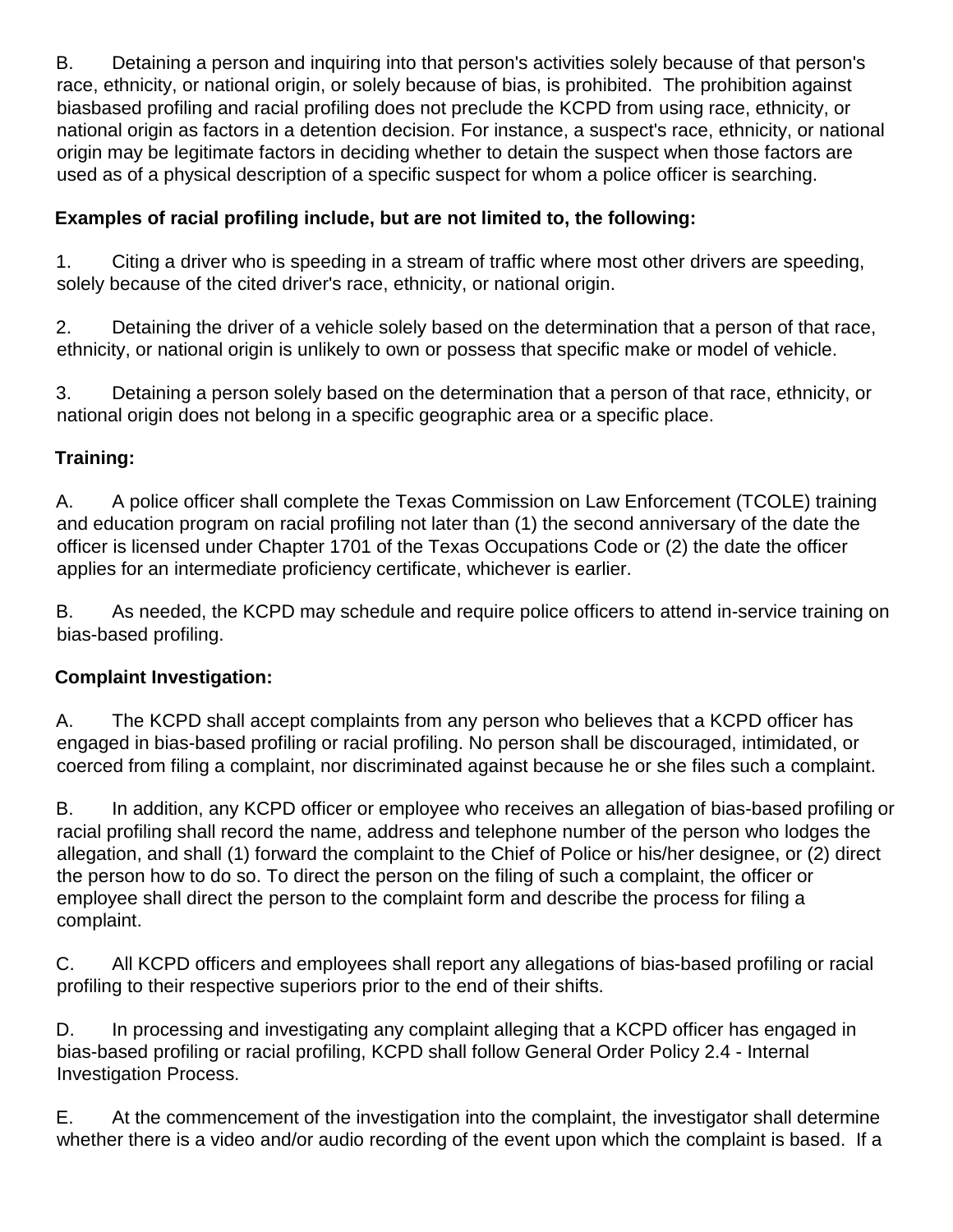recording exists, the department shall promptly provide a copy of it to the police officer who is the subject of the complaint on his or her written request.

F. At the conclusion of the investigation, the investigator shall forward all findings to the Chief of Police. Complainants and KCPD officer being investigated will be notified of the results of the investigations when such investigation is completed.

G. If a bias-based profiling or racial profiling complaint is sustained against a KCPD officer and in violation of this policy, that officer shall be subject to corrective action, which may include reprimand; diversity, sensitivity or other appropriate training or counseling; paid or unpaid suspension; termination of employment, or other appropriate action as determined by the Chief of Police.

## **KCPD Compliment and Compliant Process:**

A. The KCPD will provide public education relating to the agency's compliment and complaint process, including providing the telephone number, mailing address, and e-mail address to make a compliment or complaint with respect to each ticket, citation, or warning issued by a peace officer.

B. Persons will be made aware of the KCPD compliment and complaint process by utilizing the news media when possible, the KCPD webpage and printed materials.

#### **Collection, Analysis, and Reporting of Information:**

A. The KCPD shall collect information relating to (1) motor vehicle stops in which a citation or verbal and/or written warning is issued and (2) arrests made as a result of these stops. The information collected shall include:

- 1. The race or ethnicity of the person detained as stated by the person or as determined by the standard of any reasonable police officer to the best of his/her ability and whether the officer knew or did not know the race or ethnicity of the person detained before the detention occurred; The race or ethnicity of the individual includes:
	- a. Alaskan Native or American Indian
	- b. Asian or Pacific Islander
	- c. Black
	- d. Caucasian/White
	- e. Hispanic/Latino
- 2. The number of contacts, total searches (combination of consensual and probable cause searches), consensual searches, probable cause searches, custodial arrests;
- 3. Whether a search was conducted and whether the individual consented to the search;
- 4. Whether the officer made an arrest;